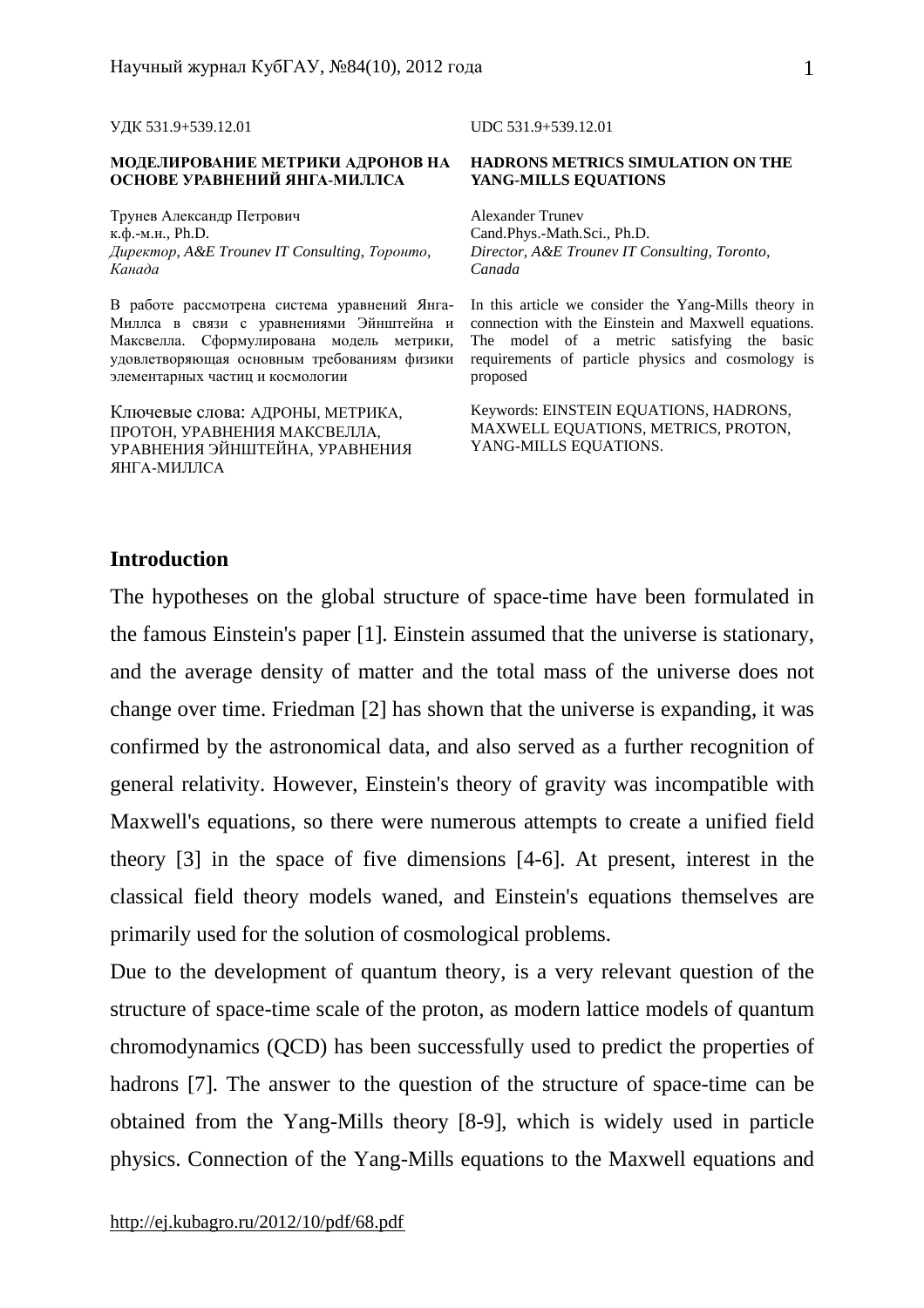Einstein equations as well was established in [10-12]. It has been shown that on 4-manifolds with conformal connection [13], the system of the Yang-Mills equations split into Einstein's equations, Maxwell's equations and the equations of motion of matter. So the necessary prerequisites for a unified field theory have been creating. In this paper we formulated a model of hadrons metric satisfying the basic requirements of particle physics and cosmology.

# **The basic equations of the model of the cosmological scale**

Consider the example of a purely temporary solution of the Yang-Mills equations in the space of torsion-free [11]. We define a metric space as

$$
y = h_{ij} w^{i} w^{j} = -dt^{2} + a^{2}(t)(dx_{1})^{2} + b^{2}(t)(dx_{2})^{2} + c^{2}(t)(dx_{3})^{2}
$$
 (1)

Here  $h_{ij} = h^{ij}$  is the metric tensor of the Minkowski space of signature (-+++),

$$
w1 = dt, w2 = a(t)dx1, w3 = b(t)dx2, w4 = c(t)dx3.
$$

Yang-Mills equations can be reduced in this case to Einstein's equations, Maxwell's equations, and equations of motion of matter accordingly, we have

$$
b_{11} = \frac{1}{3} \left( \frac{\mathbf{R}}{a} + \frac{\mathbf{B}}{b} + \frac{\mathbf{R}}{c} \right) - \frac{1}{6} \left( \frac{\mathbf{R}}{ab} + \frac{\mathbf{R}}{ac} + \frac{\mathbf{B}}{bc} \right)
$$
  
\n
$$
b_{22} = -\frac{1}{3} \left( \frac{\mathbf{R}}{a} + \frac{\mathbf{R}}{ab} + \frac{\mathbf{R}}{ac} \right) + \frac{1}{6} \left( \frac{\mathbf{B}}{b} + \frac{\mathbf{R}}{c} + \frac{\mathbf{B}}{bc} \right)
$$
  
\n
$$
b_{33} = -\frac{1}{3} \left( \frac{\mathbf{R}}{ab} + \frac{\mathbf{B}}{b} + \frac{\mathbf{B}}{bc} \right) + \frac{1}{6} \left( \frac{\mathbf{R}}{a} + \frac{\mathbf{R}}{c} + \frac{\mathbf{R}}{ac} \right)
$$
  
\n
$$
b_{44} = -\frac{1}{3} \left( \frac{\mathbf{R}}{ac} + \frac{\mathbf{B}}{bc} + \frac{\mathbf{R}}{c} \right) + \frac{1}{6} \left( \frac{\mathbf{R}}{a} + \frac{\mathbf{B}}{b} + \frac{\mathbf{R}}{ab} \right)
$$
  
\n
$$
b_{12}bc = M, \quad b_{34}bc = N
$$
  
\n
$$
\frac{\mathbf{R}}{\mathbf{B}} + (b_{11} + b_{22}) \frac{\mathbf{R}}{a} = S_2
$$
  
\n
$$
\frac{\mathbf{R}}{\mathbf{B}} + (b_{11} + b_{33}) \frac{\mathbf{B}}{b} = S_3
$$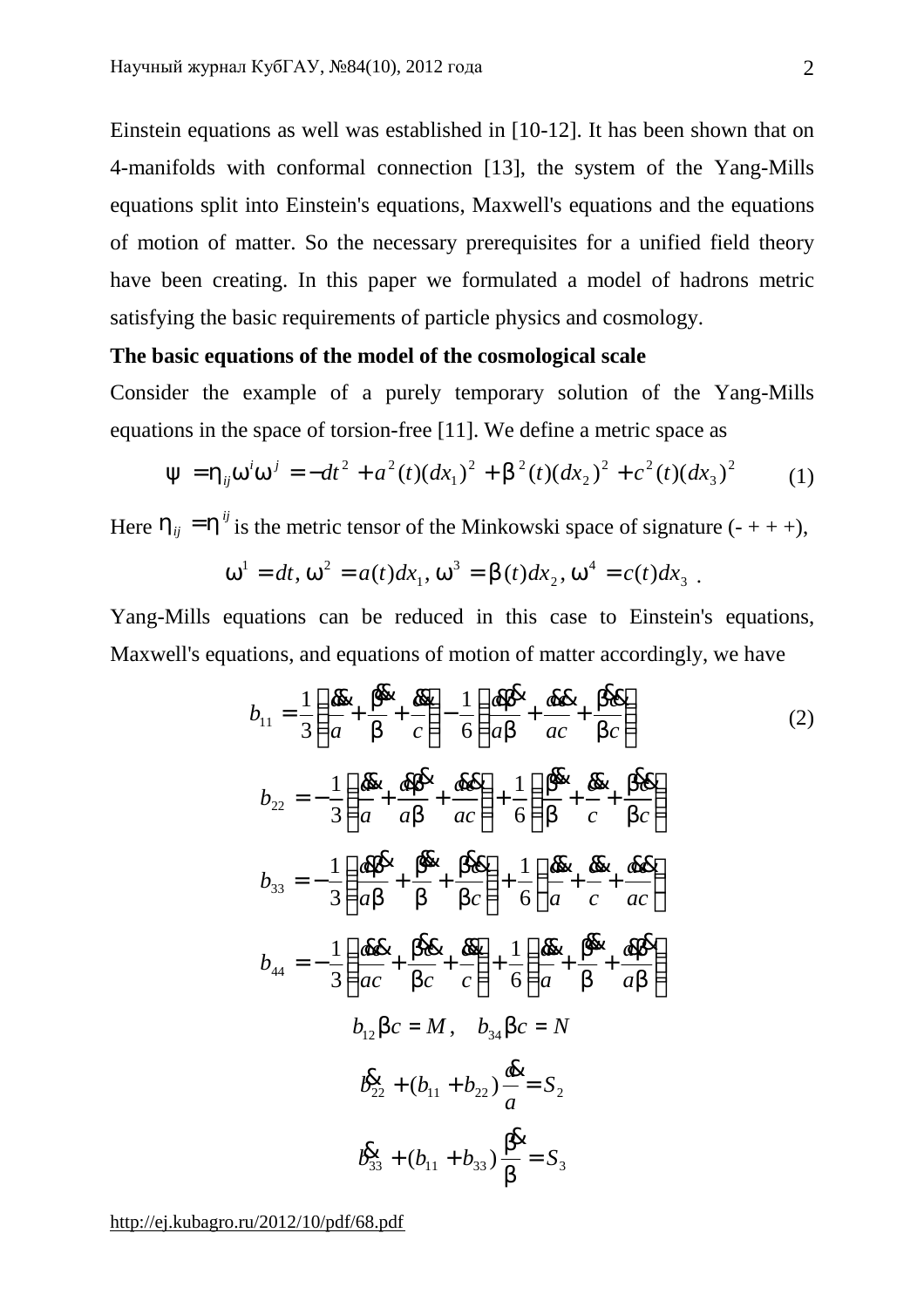$$
\mathbf{B}_{44}^{\mathbf{R}} + (b_{11} + b_{44}) \frac{\mathbf{R}}{c} = S_4
$$

$$
\mathbf{S}_{2}^{2} + S_{2} \left( \frac{\mathbf{B}^{2}}{b} + \frac{\mathbf{B}^{2}}{c} \right) =
$$
\n
$$
2b_{12}^{2} + 2b_{34}^{2} - b_{11} \left( \frac{\mathbf{B}^{2}}{a} + b_{22} - b_{11} \right) + b_{33} \left( \frac{\mathbf{B}^{2}}{ab} + b_{22} + b_{33} \right) + b_{44} \left( \frac{\mathbf{B}^{2}}{ac} + b_{22} + b_{44} \right)
$$
\n
$$
\mathbf{S}_{3}^{2} + S_{3} \left( \frac{\mathbf{B}^{2}}{a} + \frac{\mathbf{B}^{2}}{c} \right) =
$$
\n
$$
S_{1}^{2} + S_{2} \left( \frac{\mathbf{B}^{2}}{a} + \frac{\mathbf{B}^{2}}{c} \right) =
$$
\n
$$
S_{2}^{2} + S_{3} \left( \frac{\mathbf{B}^{2}}{a} + \frac{\mathbf{B}^{2}}{c} \right) = \left( \frac{\mathbf{B}^{2}}{a} + \frac{\mathbf{B}^{2}}{a} \right) + \left( \frac{\mathbf{B}^{2}}{a} + \frac{\mathbf{B}^{2}}{a} \right) + \left( \frac{\mathbf{B}^{2}}{a} \right) + \left( \frac{\mathbf{B}^{2}}{a} \right) + \left( \frac{\mathbf{B}^{2}}{a} \right) + \left( \frac{\mathbf{B}^{2}}{a} \right) + \left( \frac{\mathbf{B}^{2}}{a} \right) + \left( \frac{\mathbf{B}^{2}}{a} \right) + \left( \frac{\mathbf{B}^{2}}{a} \right) + \left( \frac{\mathbf{B}^{2}}{a} \right) + \left( \frac{\mathbf{B}^{2}}{a} \right) + \left( \frac{\mathbf{B}^{2}}{a} \right) + \left( \frac{\mathbf{B}^{2}}{a} \right) + \left( \frac{\mathbf{B}^{2}}{a} \right) + \left( \frac{\mathbf{B}^{2}}{a} \right) + \left( \frac{\mathbf{B}^{2}}{a} \right) + \left( \frac{\mathbf{B}^{2}}{a} \right) + \
$$

$$
-2b_{12}^2 - 2b_{34}^2 - b_{11}\left(\frac{B}{b} + b_{33} - b_{11}\right) + b_{22}\left(\frac{B}{ab} + b_{22} + b_{33}\right) + b_{44}\left(\frac{B}{bc} + b_{33} + b_{44}\right)
$$

$$
\mathbf{S}_{4}^{2} + S_{4} \left( \frac{\mathbf{A}}{a} + \frac{\mathbf{B}}{b} \right) =
$$
\n
$$
-2b_{12}^{2} - 2b_{34}^{2} - b_{11} \left( \frac{\mathbf{A}}{c} + b_{44} - b_{11} \right) + b_{22} \left( \frac{\mathbf{A}}{ac} + b_{22} + b_{44} \right) + b_{33} \left( \frac{\mathbf{B}}{bc} + b_{33} + b_{44} \right)
$$

Here  $b_{ij} + b_{ji} - 2(h^{ij}b_{ij})h_{ij} = T_{ij}$  is the energy-momentum tensor of matter; *M*, *N* - the parameters characterizing the electromagnetic field. Note that the Einstein equations in this notation have the form:

$$
b_{ij} + b_{ji} + b h_{ij} = R_{ij} \tag{3}
$$

 $b = h^{ij}b_{ij}$ ;  $R_{ij}$  is Ricci tensor. Einstein equations (3) can be reduced to the first four equations (2) in the case of the metric (1). In contrast to the standard Einstein equations, they do not contain dimensional parameters characterizing the interaction of the gravitational field with the distribution of matter. This is due to the fact that the quantities in equations  $(2)$  -  $(3)$  and described by the classical Yang-Mills equations are geometric quantities, like the Ricci tensor in the right-hand side of equation (3).

## **Some exact solutions and numerical model**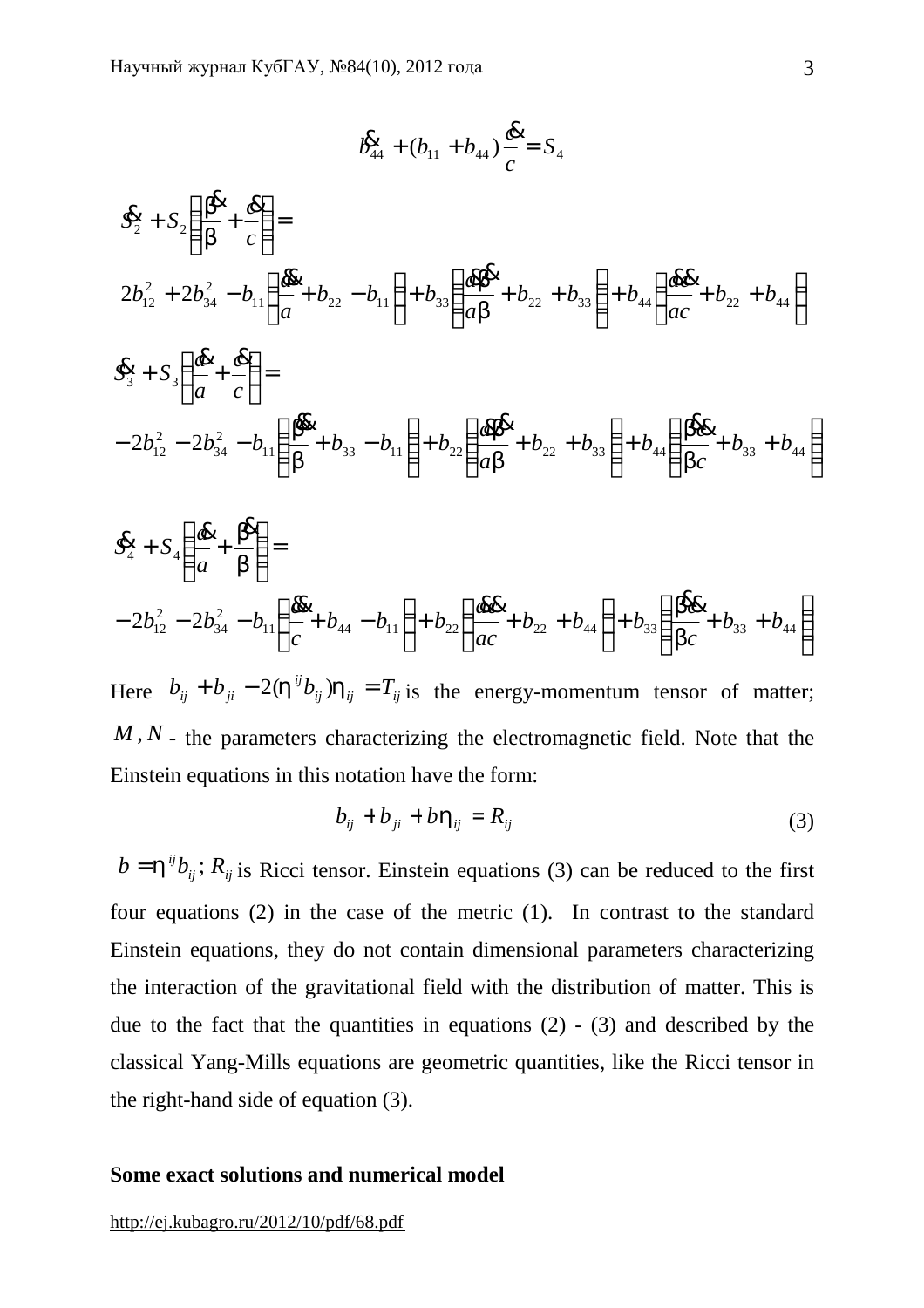In [11] found a particular solution of equations (2) in elementary functions

$$
a = \frac{2PQ}{t_0 + t}; \quad b = c = \frac{t + t_0}{2Q}; \quad M^2 + N^2 = \frac{1}{12Q^4};
$$
  
\n
$$
b_{11} = \frac{5}{6(t_0 + t)^2}; \quad b_{22} = b_{33} = b_{44} = \frac{1}{6(t_0 + t)^2}
$$
\n(4)

Here  $P$ ,  $Q$ ,  $t_0$  are the arbitrary constants.

The solution (4) describes a singular time-a process in which the energy density increases at  $t \to -t_0$ . Among such processes in our universe, we can specify a hypothetical explosion – Big Bang. In this case, the characteristic density of baryonic matter decreases with time, whereas the density of electromagnetic energy remains constant. Note that in the model (2), these densities are diagonal and off-diagonal components of the tensor  $b_{ij}$ , respectively.

We point out one particular solution of the system  $(2)$ 

$$
a = a_0 \exp(It), \quad b = B, \quad c = C; \quad M^2 + N^2 = B^2 C^2 \frac{I^4}{12};
$$
  
\n
$$
b_{11} = -b_{22} = \frac{I^2}{3}; \quad b_{33} = b_{44} = \frac{I^2}{6}
$$
  
\n
$$
y = -dt^2 + a_0^2 e^{2It} (dx_1)^2 + B^2 (dx_2)^2 + C^2 (dx_3)^2.
$$
\n(5)

Here  $a_0$ ,  $B$ ,  $C$ ,  $I$  are the arbitrary constants. The solution (5) gives us an example of a space of constant negative curvature  $R = h^{ij} R_{ij} = -2I^2$ . In this case, the density of baryonic matter and electromagnetic energy density remains constant over time.

Solutions (4-5) were used to adjust the numerical model for the system (2). Explore different modes of transition of the solution (4) to a solution of the type (5) - Fig. 1. We found that if in the initial time we set  $b_{11} = const$ , then in the next moment, all the diagonal tensor components  $b_{ij}$  tend to constant values, and the components of the metric tensor are increasing exponentially - Fig. 1.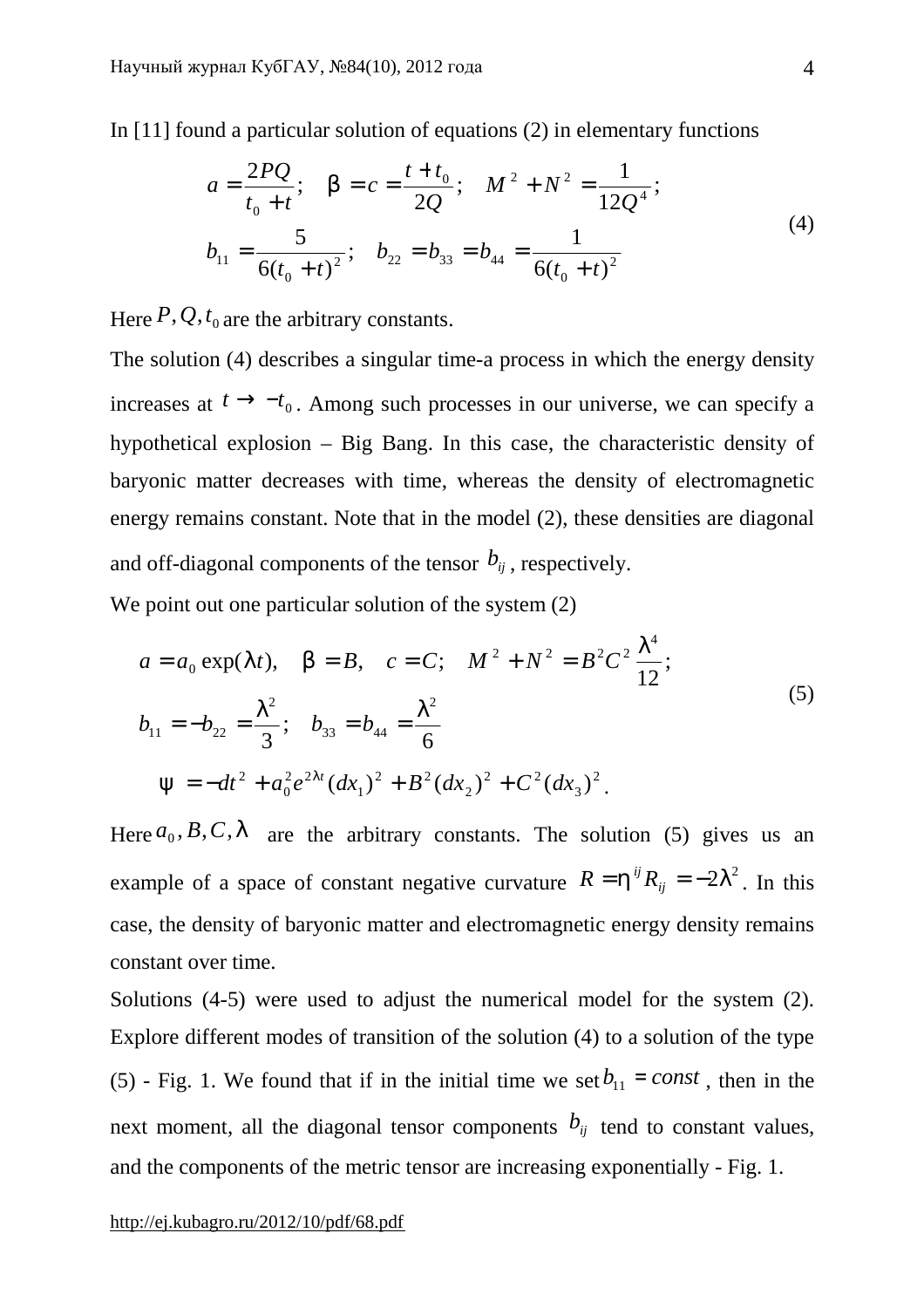

Fig. 1. The exact solution (4) (top) and the transition from the solution (4) to a solution in which all diagonal components  $b_{ii}$  tends to a constant (bottom): on the left components of the metric tensor, on the right the accuracy of the solution are shown.

However, only on the solution of the type (5), the density of electromagnetic energy remains constant over time. In all other cases, the density varies according to the equations:  $b_{12}$   $bc = M$ ,  $b_{34}$   $bc = N$ .

This disappearance of the electromagnetic field at a large scale is against the astronomical observations, so let's mark solutions (5), as the hypothetical scenario that describes the universe at a large scale.

An alternative scenario is the type (4), but it contradicts the experiments in highenergy physics. Indeed, a decrease in the density of baryonic matter means, among other things, that the proton is unstable. This follows from the fact that the density of the model of baryonic matter and proton density are linked by the fact that the Einstein equation (3) contains only the geometric parameters that describe the density distribution at any scale. However, experimental evaluation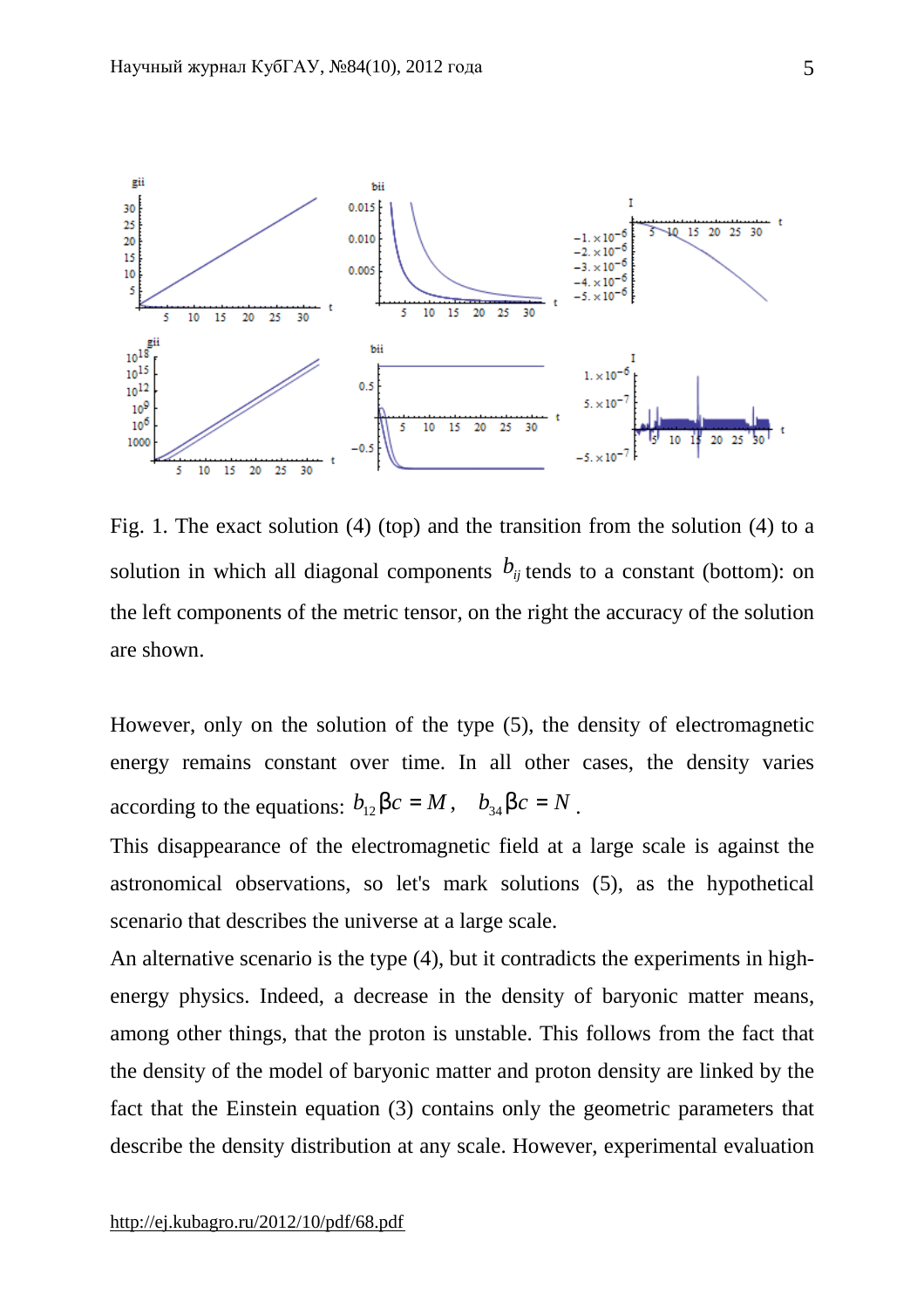of the proton lifetime show that the half-life of a proton is more than  $10^{33}$  years, i.e. greatly exceeds the lifetime of the universe (about  $10^{10}$  years).

For this reason, we should discard the other cosmological models with decreasing density of matter. In this sense, Einstein's hypothesis [1] on the stationary distribution of the density of matter in the universe is correct, however, this hypothesis does not imply that the metric is also stationary. We obtained the solution (5) combines the properties of Einstein's model [1], and Friedman's model [2] as well, describes the universe as a time-dependent metric, and with a constant density distribution of baryonic matter and electromagnetic field.

### **Model of the proton scale**

Note that the Einstein equations in the form (3) are universal, i.e. describe the metric in any scale, because their solution depends only on the initial conditions. Choosing these conditions across the proton, we create model that describes the metric of hadrons. Let us consider the metric of the proton, and other elementary particles. In [12] obtained all the solutions of the Yang-Mills equations in the case of a centrally symmetric metric. A particular case of the centrally symmetric metric is

$$
y = h_{ij} w^{i} w^{j} = -dt^{2} + e^{2n} dr^{2} + dq^{2} + s^{2} (q) dj^{2}
$$
  

$$
\frac{d^{2} s}{dq^{2}} = -ks
$$
 (6)

Here  $k = const$  is the Gaussian curvature of the quadratic form  $dq^{2} + S^{2}(q)dj^{2}$ , function  $n = n(r, t)$  is determined by solution of the Yang-Mills equations. As we address the fundamental geometric structure of the observable universe, then we are interested, first of all, the periodic solutions, which form a lattice. This requirement stems from the obvious fact that all points of space should be equal to each other, but each observer can reproduce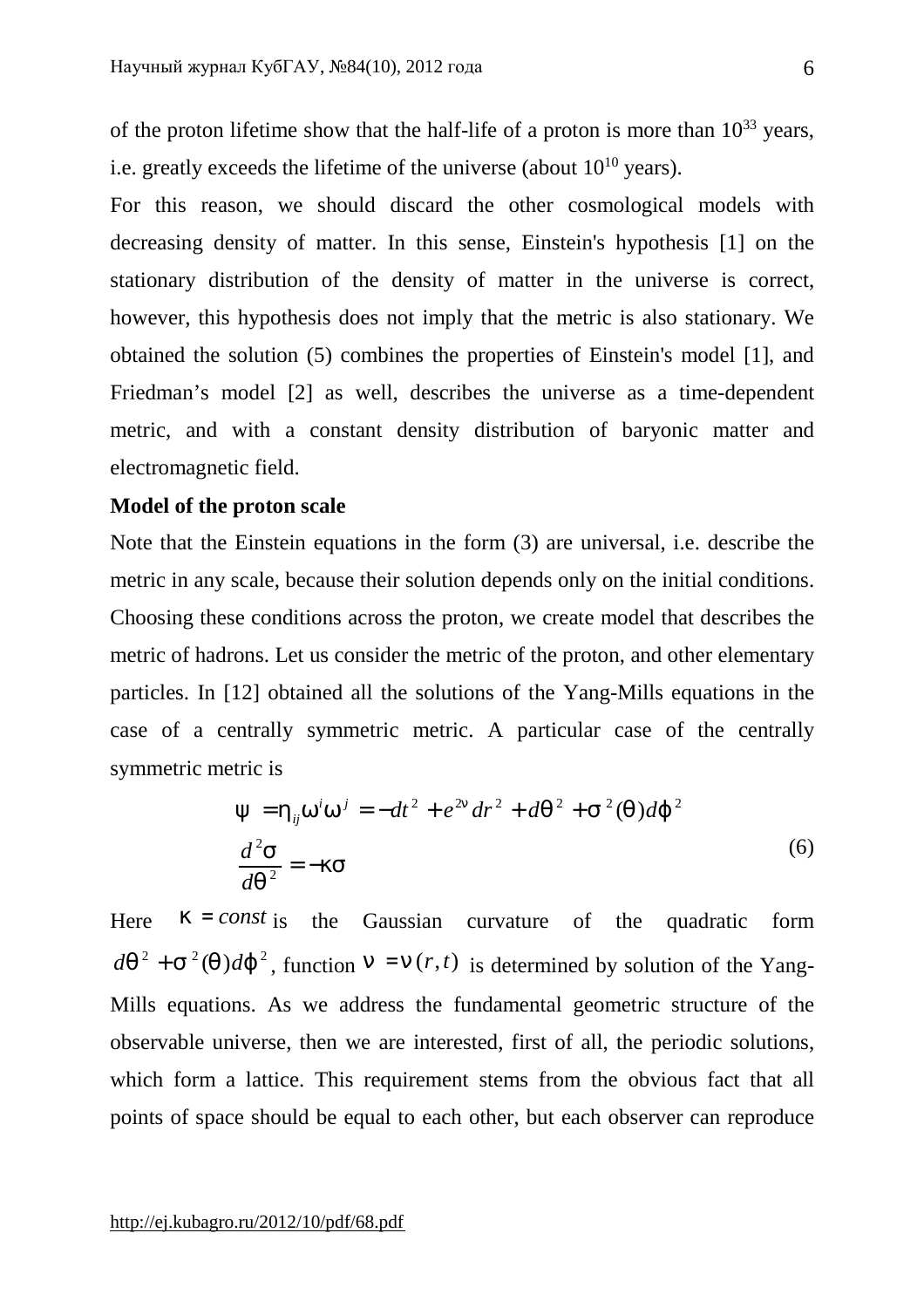all the observed variety of phenomena. This is only possible if the basis of the space is a periodic structure.

Among all the solutions of the Yang-Mills equations, obtained in [12] in the case of the metric (6), there is one, which is expressed in terms of Weierstrass elliptic function. In this case, the Yang-Mills equations simplified to the form:

$$
A_{tt} = \frac{1}{2} (A^2 - k^2), e^{it} = A_t, \quad t = t \pm r + t_0
$$
  
\n
$$
A = \sqrt[3]{12} \wp(t / \sqrt[3]{12}; g_2, g_3),
$$
  
\n
$$
b_{11} = -b_{22} = \frac{1}{3} A - \frac{k}{6}, b_{33} = b_{44} = \frac{1}{6} A - \frac{k}{3}, b_{12} = b_{21} = 0.
$$
\n(7)

Here  $g_2$ ,  $g_3$  are the invariants of the Weierstrass function, and  $g_2 = k^2 \sqrt[3]{12}$ ,  $t_0$  is a free parameter related to the choice of origin. Metric corresponding to this solution, apparently, can describe the fundamental structure of the universe and, in particular, the structure of elementary particles. The solution of (7) and the corresponding metrics are characterized by two periods, which, obviously, should be related to the parameters of elementary particles.

Note that the sum of the diagonal components of the energy-momentum tensor in this case is  $T_{ii} = 2A$ . Therefore, setting the characteristic density of matter and space-time scale, we can obtain the general solution, which describes the metric at any scale. We show that the metric (5) described by equations (7) as well. To do this, we consider the solution of the first equation (7) near constant level of density of matter, given by Eq.  $A^2 = k^2$ .

Introduce a new function and variables according to the formulas

$$
f = A - k, t = t + r
$$

Suppose that  $f^2 \ll k^2$ , then the equations of the model (7) and the solution are of the form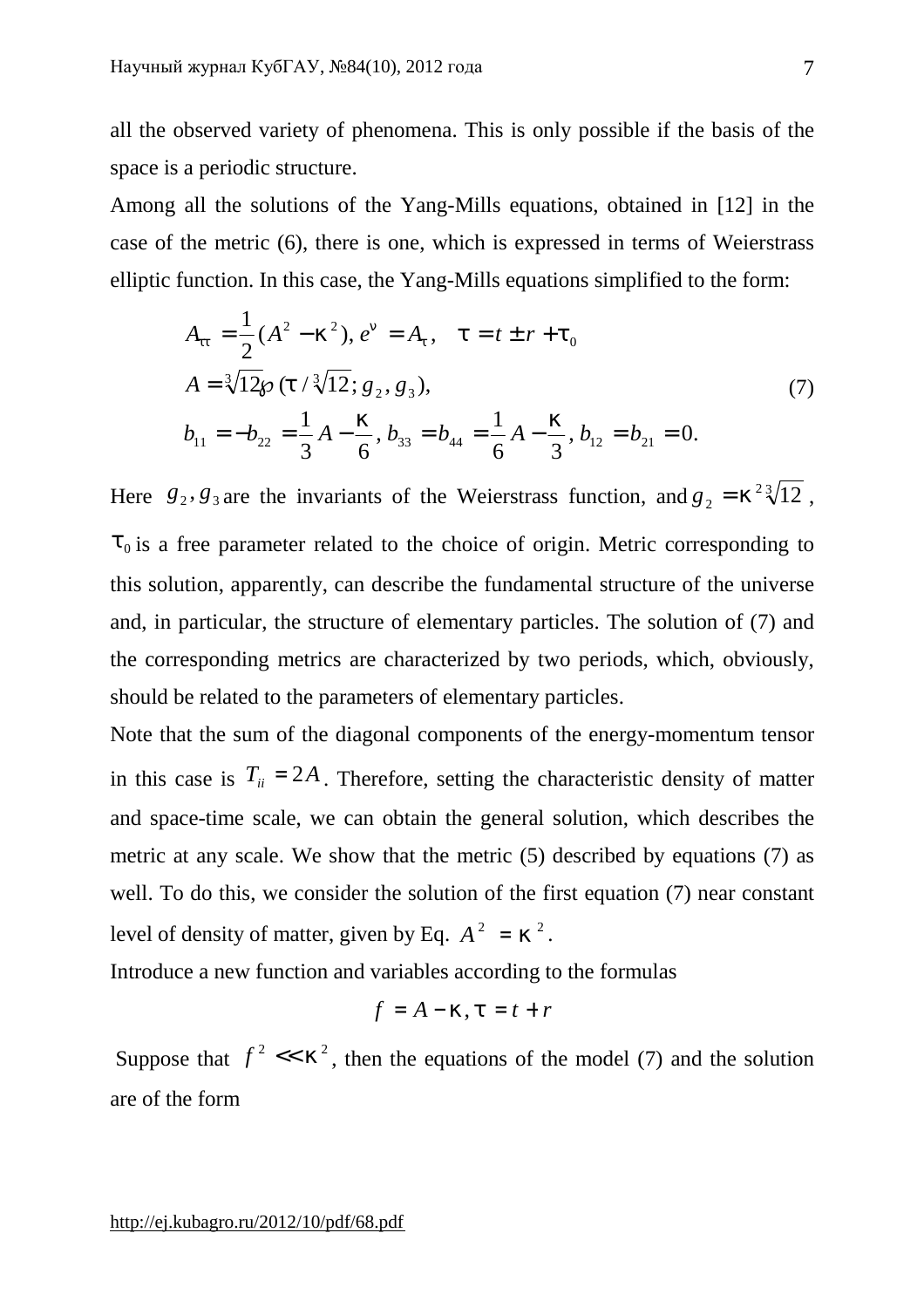$$
f_{tt} = kf, e^n = f_t
$$
  
\n
$$
f = f_0 \exp(\sqrt{kt}) + f_1 \exp(-\sqrt{kt}),
$$
  
\n
$$
e^n = f_0 \sqrt{ke^{\sqrt{kt}}} - f_1 \sqrt{ke^{-\sqrt{kt}}} \xrightarrow[t \to \infty]{} f_0 \sqrt{ke^{\sqrt{kt}}}
$$
\n(8)

In general, as it is known, the corresponding metric is reduced to [12, 14]

$$
y = -dt^{2} + ch^{2}(\sqrt{kt} + t_{0})dr^{2} + dq^{2} + \cos^{2}(\sqrt{kt}q + q_{0})dj^{2}
$$
 (9)

Consider the universe at the moment of its existence in a small neighborhood of the coordinate system fixed to the solar system, where  $t \approx t$ . It is known that the observed average density of matter in the universe is a small quantity compared to the baryon density, so  $\sqrt{k}$  << 1. Obviously, under these conditions, to match the metrics (5) and (9) it will be enough to put  $k = l^2$ .

We thus proved that the metric of the observable universe is associated with a metric of the periodic lattice, given by the Weierstrass function (7). Note that although the metric (5) and (9) are similar, but the tensors  $b_{ij}$  are not similar. Indeed, the metric (5) is compatible with zero electromagnetic field that describes the components of the tensor  $b_{12} = M / bc$ ,  $b_{34} = N / bc$ . Whereas in the metric (7) electromagnetic field is zero, since  $b_{12} = 0$ .

Therefore, it is necessary to explain the mechanism of the electromagnetic field in the initial lattice (7), which does not contain the electromagnetic field. For this we note that the Yang-Mills field in the linear case is divided into a set of independent electromagnetic fields [15]. Consequently, the electromagnetic field generated at a low energy density, starting from the atomic nuclei and atoms. For its occurrence does not require any additional sources other than the Yang-Mills field and the lattes. In this case the electromagnetic fields have a wavelength multiple of the lattes scale. These waves travel at a constant speed (light) from any source along the lattes in accordance with Maxwell's equations. Thus, the quantization of the electromagnetic waves is a consequence of the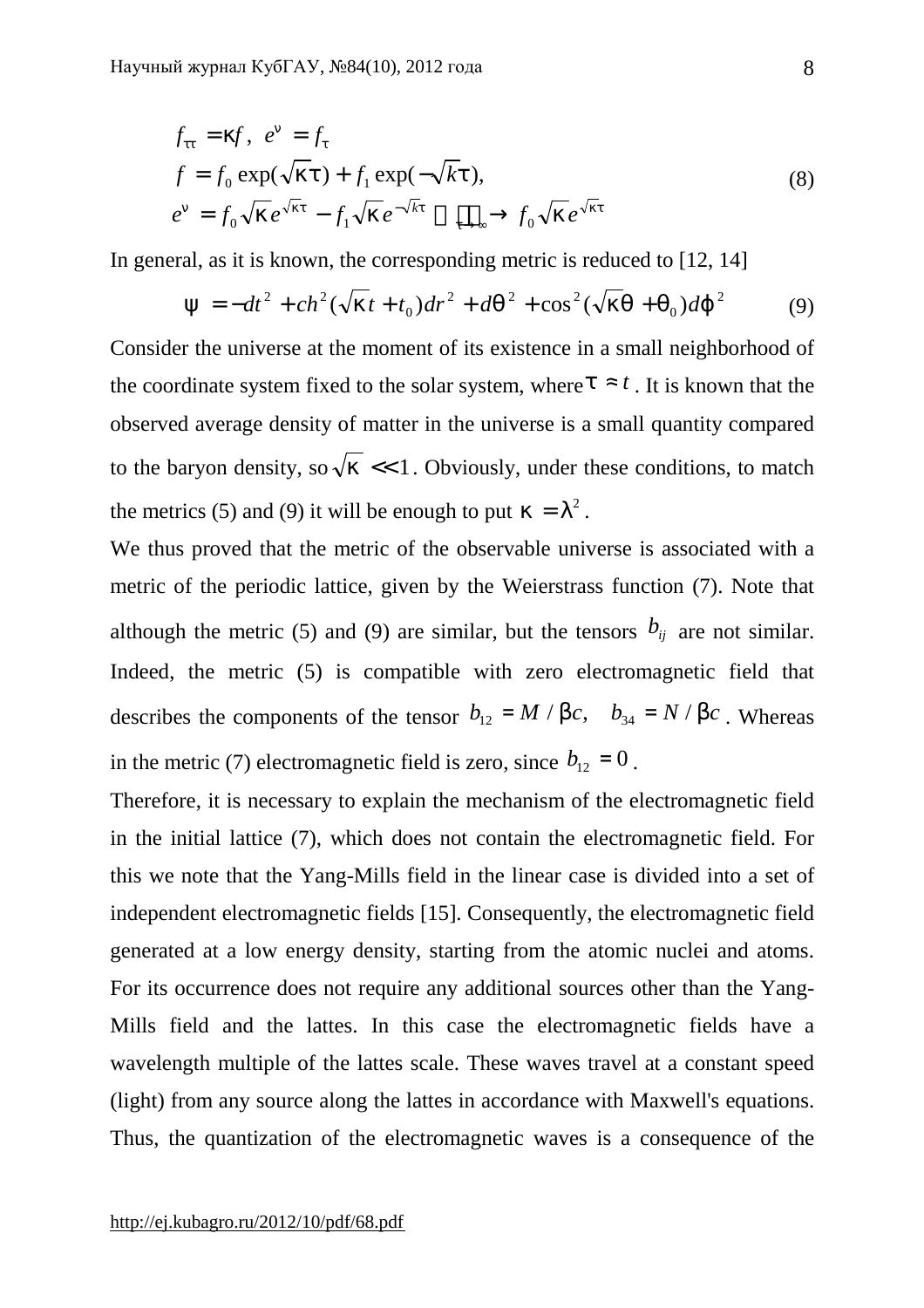presence of the lattice in the metric (7), the period of which is evident in all of the observed phenomena.

# **Metric model of elementary particles**

Suppose that  $g_2 = \sqrt[3]{12}$ ,  $g_3 = 1$ , then the half-periods of the Weierstrass function defined as  $W_1 = 1.33003$ ,  $W_2 = 0.66501 + 1.61260i$ . Calculation of half-periods and the construction of appropriate 3D images of the Weierstrass function and its first derivative module carried out using the Wolfram Mathematica 9.0 [16]. Consider the metric lattice is formed at the specified parameters - Fig. 2.



Figure 2: Metric parameters  $e^n = |A_t|$  and  $T_i / 2 = A$  in the case  $g_2 = \sqrt[3]{12}, g_3 = 1$ .

<http://ej.kubagro.ru/2012/10/pdf/68.pdf> As follows from Fig. 2 data, the peaks of the Weierstrass function fuse to form solid walls, stretching along the lines  $t \pm r = const$  of the period  $2w_1 \sqrt[3]{12} \approx 6.09$ . These characteristics describe convergent (sign +) or diverging (minus sign) spherical waves. It is easy to see that the solutions of the first equation (7) are symmetric with respect to the change  $t \rightarrow -t$ , however, the metric (5) is asymmetric with respect to time reversal. Therefore, although the microscopic events are reversible in time, macroscopic events are known to be irreversible, which is due, in particular, increasing of entropy. It can be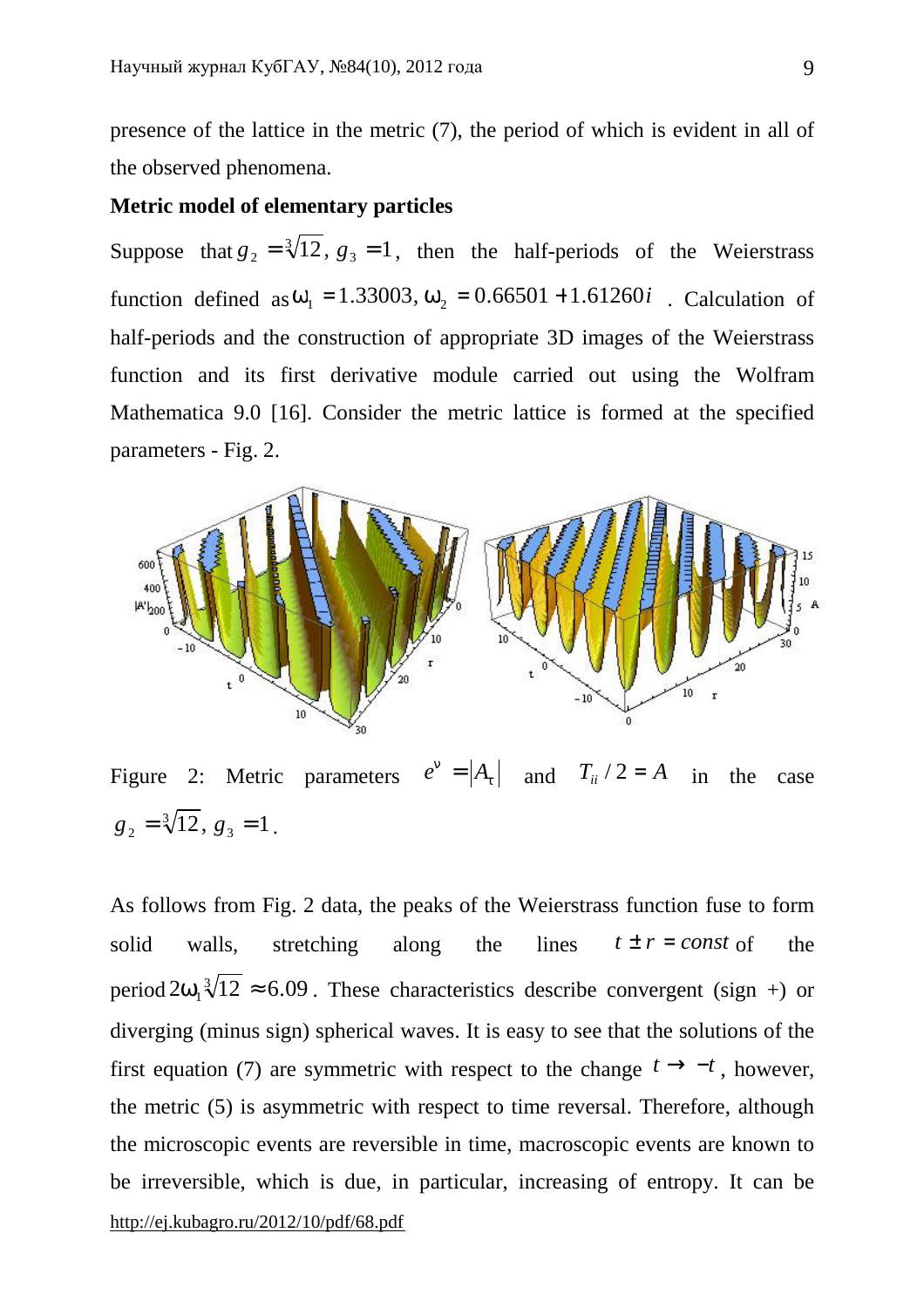assumed that the emission of spherical waves is the main process in the expanding universe, and then the determination of the metric lattes should assume that  $\bar{t} = t - r + t_0$ .

From classical electrodynamics it is known that in the process of electromagnetic wave generation an electrical charge acts as source. In this model, it is most natural to assume that the electromagnetic waves are produced in the interaction of the charge with the lattice. According to present science a charge of hadrons occurs as the sum of fractional charges of quarks. But the origin of the electric charge of the quarks themselves also requires explanation.

In the lattice model can be defined lattice defect type bubble. Lattice with a single bubble is described by the model (7), and the corresponding metric has the form (6). In the bubble we put  $A^2 = k^2$ , while in the outer region the solution given in the form (7), therefore we have,

$$
A^{2} = k^{2}, e^{n} = 0, \quad |t| < t_{0}
$$
  
\n
$$
A = \sqrt[3]{12\omega(t/\sqrt[3]{12}, g_{1}, g_{2})}, e^{n} = A_{t}, |t| > t_{0}
$$
\n(10)

On the borders of the bubble are continuous function *A* and its first derivative,

$$
\mathbf{k} = \sqrt[3]{12} \wp(\mathbf{t}_0 / \sqrt[3]{12}, \mathbf{g}_1, \mathbf{g}_2), \, A_t = 0, |\mathbf{t}| = \mathbf{t}_0 \tag{11}
$$

In the particular case of the lattice in Fig. 2, with the invariants given in the form  $g_2 = \sqrt[3]{12}$ ,  $g_3 = 1$ , we find the first zero and the corresponding parameter of the metric  $t_0 = 3.0449983$ ,  $k = 2.1038034$ . The corresponding lattice is shown in Fig. 3.

Similarly, the solution is constructed for the other roots of the second equation (10). All of these roots only effect on the size of the bubble, whereas the value *k* does not change. Bubble moves at the speed of light along the characteristics  $t - r = const$  - Fig. 3. To the outside observer, the bubble is still a homogeneous particle with a finite length.

Any bubble can be turned inside out, just reversed inequalities in (10) - Fig. 4.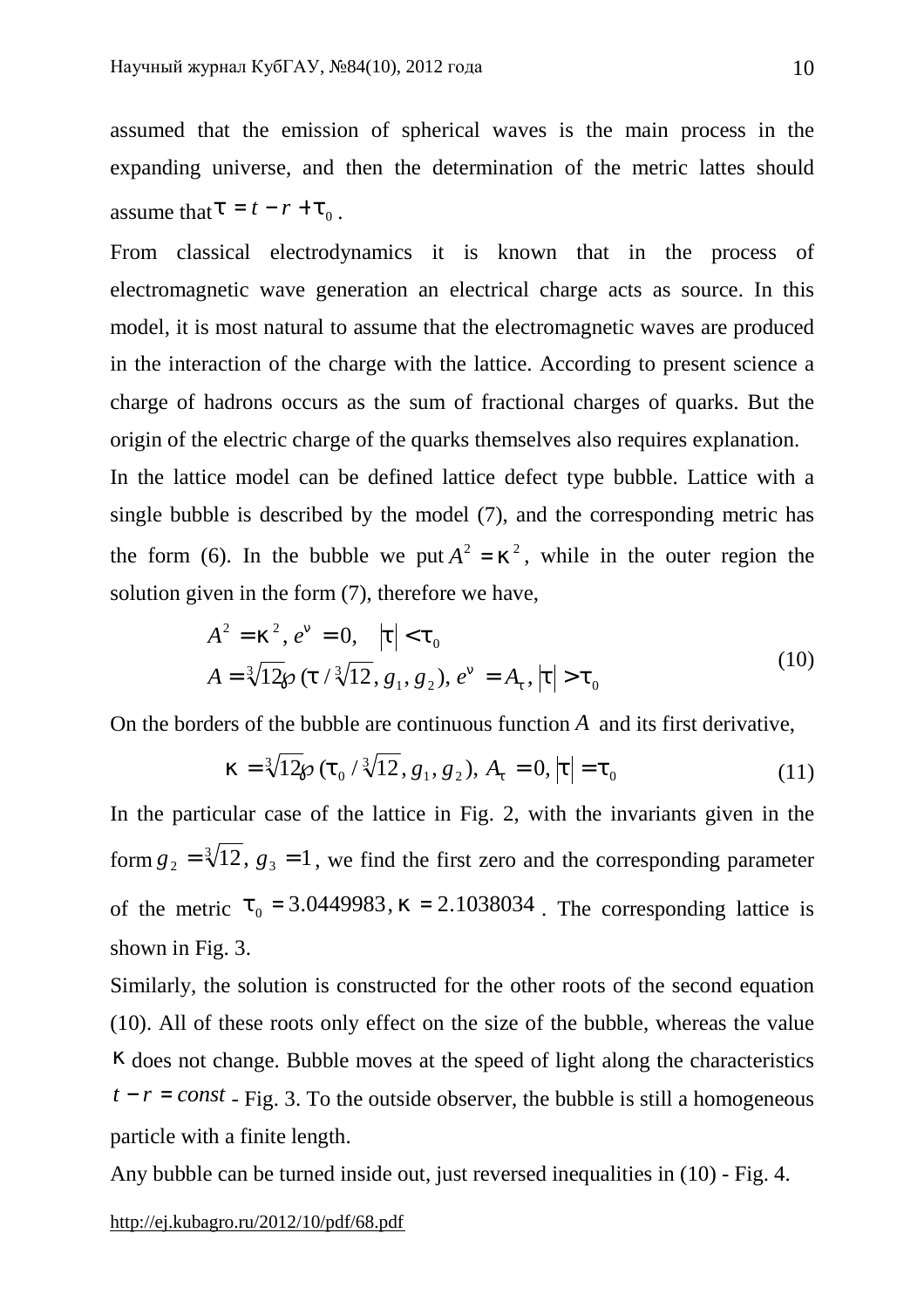

Figure 3: Metric parameters  $e^{n} = |A_t|$  and  $T_i / 2 = A$  in the presence of a homogeneous bubble in the case  $g_2 = \sqrt[3]{12}$ ,  $g_3 = 1$ .



Figure 4: Metric parameters  $e^{n} = |A_t|$  and  $T_i / 2 = A$  in the presence of an inhomogeneous bubble in the case  $g_2 = \sqrt[3]{12}$ ,  $g_3 = 1$ .

In this case, we can extend the definition of the metric in the bubble outer region, using the solution (8), valid for a slight deviation of the metric from the metric bubble, for which the equality  $A^2 = k^2$  is true. Then the metric outer space coincides with the metric of the universe, and the metric inside the bubble will be part of the lattice. To the outside observer in our universe this bubble looks like a complex, multi-layered particle with finite scale.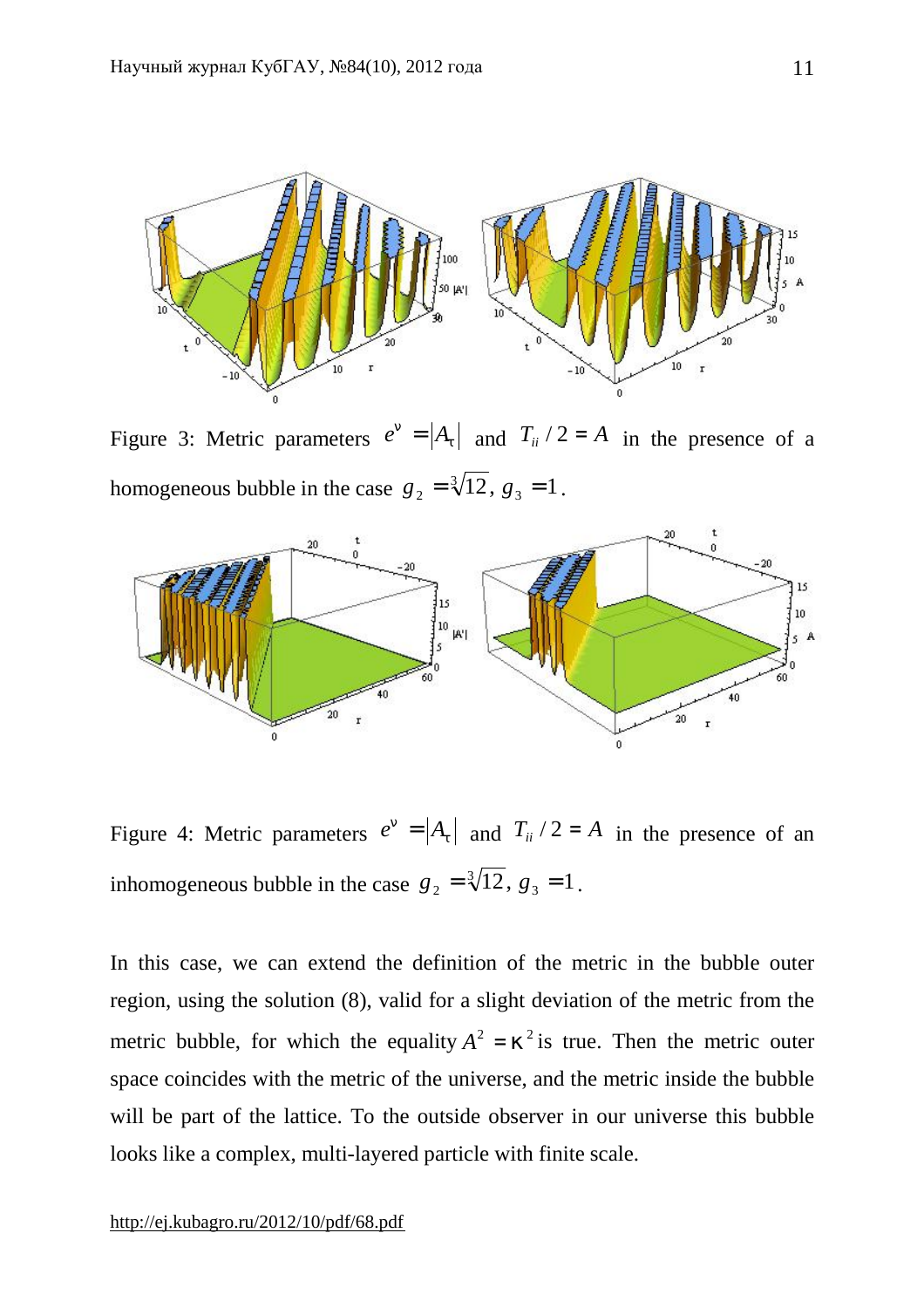Finally, the third type of particles can be formed as a combination of the first two, plunging the homogeneous bubble of the type shown in Fig. 3 in another bubble, as shown in Fig. 4. The result is a bubble, a restricted shell of finite thickness - Fig. 5. Our next task is to show that such a particle, under certain conditions, can be catching, for example, in a magnetic trap, i.e. it has an electric charge.



Figure 5: Metric parameters  $e^{n} = |A_t|$  and  $T_i / 2 = A$  in the presence of a homogeneous bubble in homogeneous outer space in the case  $g_2 = \sqrt[3]{12}, g_3 = 1$ .

First, we note that the particle of the type shown in Fig. 4-5, can be expanded at any rate, not just at the speed of light in our universe. Indeed, the solution build in the inner region depends on a combination of variables  $t = t - r$ . The default is that the unit of speed is the speed of light. In reality, however, this rate depends on the speed of the external borders, which can be chosen by anyone, including an arbitrarily small. Hence, we find that there may be a spherical particle, which expand in sync with the space of the universe. Therefore, from the point of view of the outside observer they seem having static form like protons.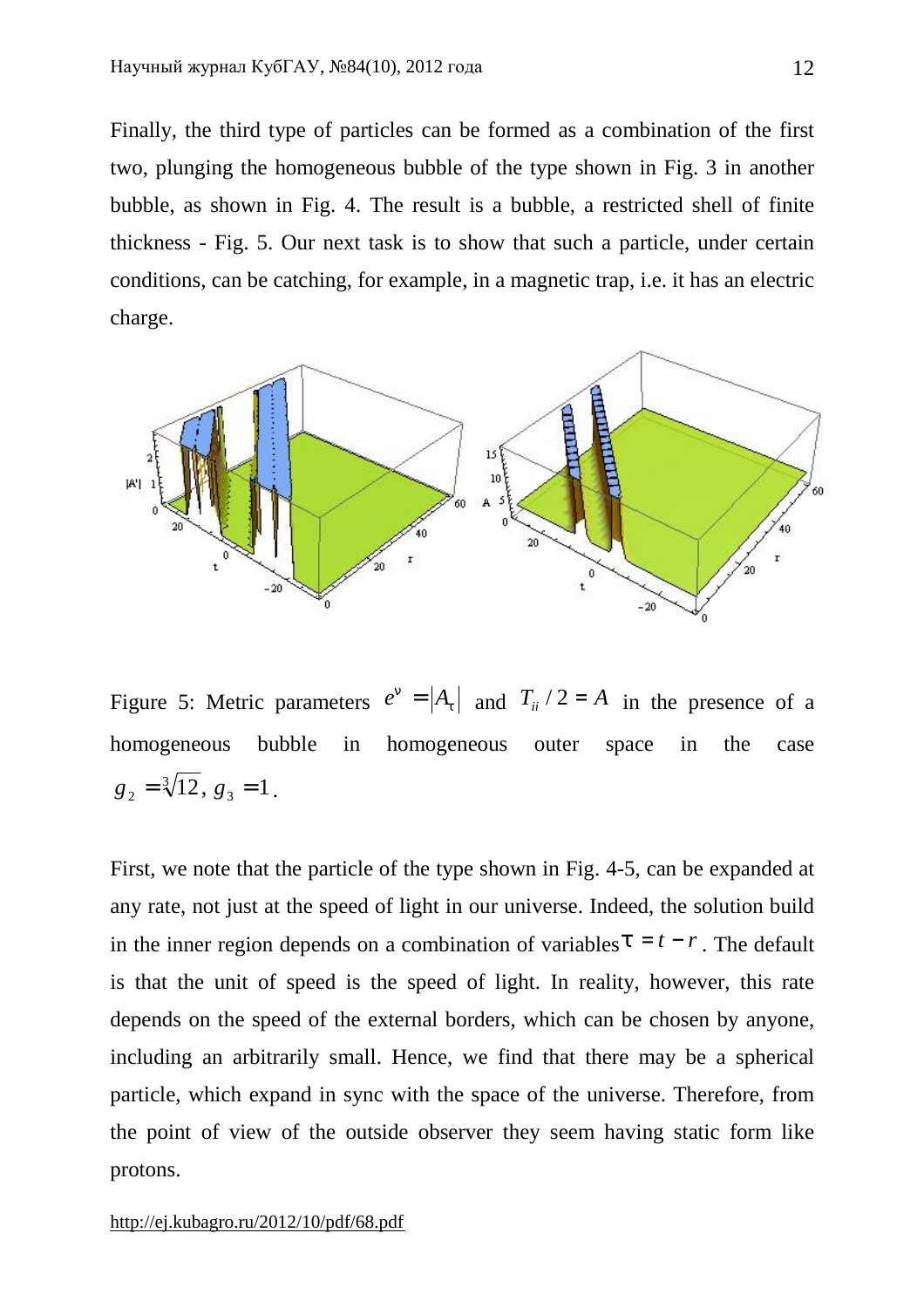Second, we note that the cavity inside the particle may contain electromagnetic field, because the parameters in the cavity can be described by equations (2). In the special case of a static electromagnetic field solution of this problem can be written as  $(5)$ . But the static electromagnetic field in the cavity can be limited only if the cavity is in the external static field or cavity itself contains an electrical charge or charge distribution. It would be logical to attribute these charges to baryonic matter, which is also contained in the cavity, according to (5). Thus, the model developed above allows us to describe the structure of the proton and other hadrons, and to explain the origin of the electric charge.

Finally, we note that the model of particle metrics development above can be combined with the model of the glueball [17], which has been successfully used to predict hadron masses [18].

#### **References**

- 1. Einstein, Albert. Kosmologische Betrachtungen zur allgemeinen Relativitätstheorie (Cosmological Considerations in the General Theory of Relativity)// Königlich Preussische Akademie der Wissenschaften, 1917.
- 2. Friedman, A. Über die Krümmung des Raumes// Zeitschrift für Physik 10 (1): 377– 386, 1922 (English translation in: Friedman, A. On the curvature of space/ General Relativity and Gravitation 31 (12): 1991–2000).
- 3. Einstein A. Unified field theory of gravitation and electricity//Session Report of Prussian Acad. Sci, 414-419, 1925.
- 4. Kaluza, Theodor. Zum Unitätsproblem in der Physik. Sitzungsber. Preuss. Akad. Wiss. *Berlin. (Math. Phys.)* **1921**: 966–972.
- 5. Einstein A., Bergmann P. Generalization of Kaluza's Theory of Electricity// Ann. Math., ser. 2, 1938, 39, 683-701.
- 6. Einstein A., Pau1i W. On the non-existence of regular stationary solutions of relativistic field equations// The Annals of Mathematics., 1943, v. 44 (2), p. 131-137.
- 7. S. Durr, Z. Fodor, J. Frison *et all*. Ab Initio Determination of Light Hadron Masses// Science, 21 November 2008: Vol. 322, no. 5905 pp. 1224-1227.
- 8. Yang C. N., Mills R. L. Conservation of Isotopic Spin and Isotopic Gauge Invariance// Phys. Rev. 96: 191–195. 1954.
- 9. H. Fritzsch, M. Gell-Mann, H. Leutwyler. Advantages of the color octet gluon picture// Phys. Lett. B 47 (1973) 365.
- 10. Krivonosov LN, Luk'yanov VA. Connection of the Yang-Mills theory with the Einstein equations// Proceedings of the universities, Mathematics 2009,  $\mathcal{N}_2$  9, p. 69-74 (in Russian).